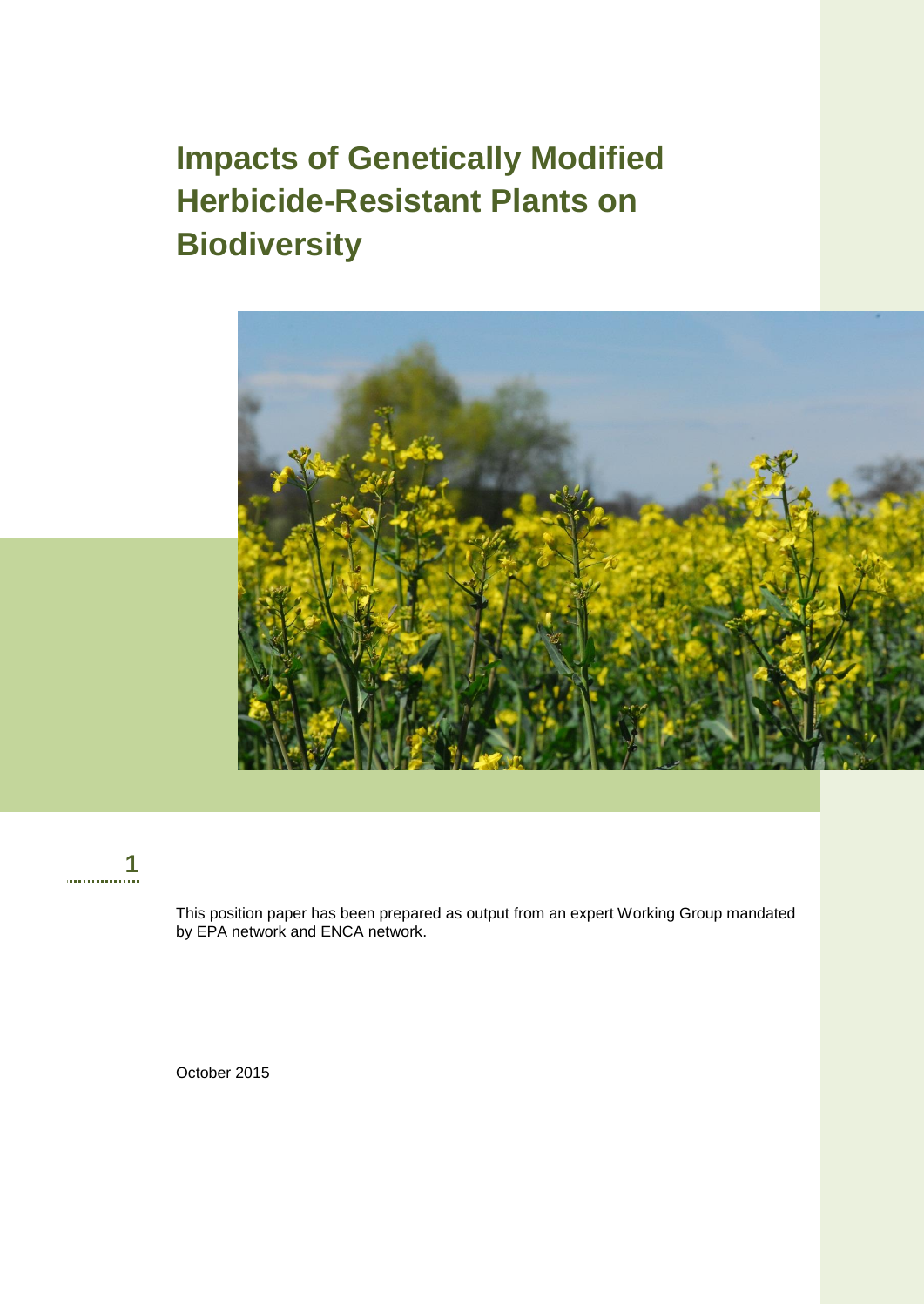### **Authors:**

Environment Agency Austria (EAA) Finnish Environment Institute (SYKE) German Federal Agency for Nature Conservation (BfN) Institute for Environmental Protection and Research (ISPRA) Swiss Federal Office for the Environment (FOEN)

**This paper is supported by the following agencies:** 

Environment Agency Austria (EAA) Finnish Environment Institute (SYKE) Parks & Wildlife Finland German Federal Agency for Nature Conservation (BfN) German Environment Agency (UBA) Institute for Environmental Protection and Research (ISPRA) Swiss Federal Office for the Environment (FOEN)

**2** . . . . . . . . . . . .

> About: Cover photo: Mario Waldburger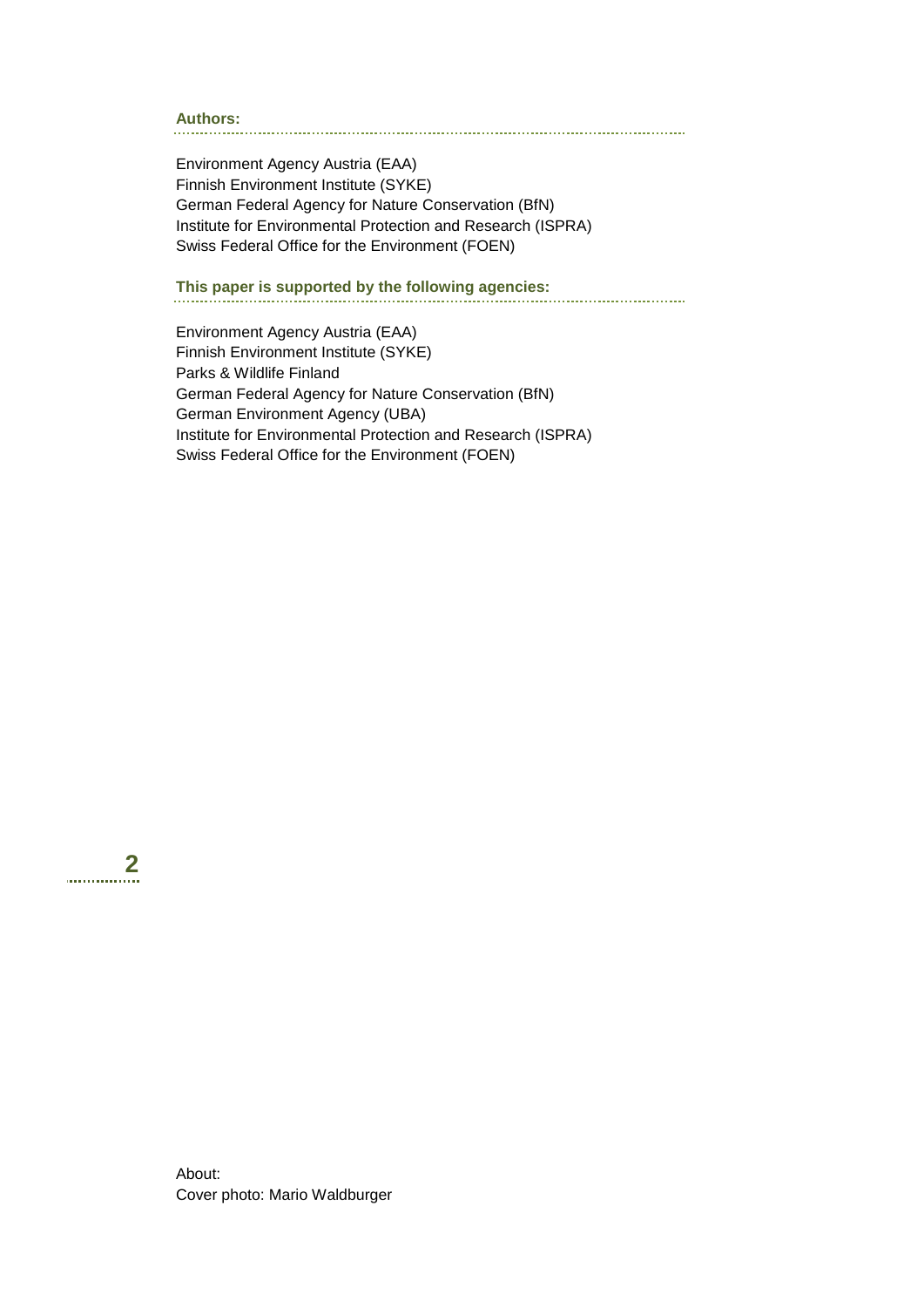### **Preamble**

**3**

. . . . . . . . . . . . . .

l

*The key messages below highlight relevant issues regarding environmental impacts of cultivation of herbicide-resistant<sup>1</sup> (HR) genetically modified (GM) plants, in order to ensure adequate protection of the environment in the future.*

*The signatories of the present position paper recommend to implement the following messages into measures with the intention of improving the scope of the current environmental risk assessment (ERA) of HR GM plants.* 

*This position paper does not present a systematic scientific assessment of HR GM crops. It is based on the technical report<sup>2</sup> published by the German Federal Agency for Nature Conservation BfN, the Austrian Environment Agency EAA, and the Swiss federal Agency for the Environment FOEN.*

### **Key Messages of this Position Paper**

Cultivation of HR GM crops together with complementary use of broad-spectrum herbicides has significant impacts on crop management strategies and agricultural practices. Insightful studies revealed that the combined use of HR GM crops and the complementary herbicide, also known as HR technology, comprises risks, which should be taken into account during decision making and authorization of HR GM crops. The current approach to ERA and risk management of HR GM crops largely underestimates the direct and indirect effects of the use of HR GM crops and related herbicides. Moreover, the ERA performed during authorization of herbicide products does neither include studies of impacts on biodiversity (using realistic scenarios of cultivation and herbicide regimes).

Failure to adequately assess environmental effects of combined use of HR GM crops and broad-spectrum herbicides can result in a serious underestimation of their effects on biodiversity.

#### **Cultivation of HR GM crops increases pressure on biodiversity**<sup>3</sup> **.**

While issues related to conservation of biodiversity are a priority on the agenda of international agreements since 1992, the loss of biodiversity still goes on at a very high rate. Farmland biodiversity is an important element of total biodiversity and an important characteristic when assessing sustainability of agricultural practices. It has been shown that continuous intensive farming is a key driver for the loss of farmland biodiversity. HR technology further intensifies farming<sup>4</sup> and increases consequently the pressure on biodiversity.

### **Cultivation of HR GM crops has significant impacts on flora and fauna**<sup>5</sup> **.**

There is ample evidence that – compared to conventional farming – weeds are suppressed to a higher level in HR cropping systems (*i.e.* the genetically modified crop and its complementary herbicide) during the first years of their application.

This leads to a further reduction of fauna and flora biodiversity within farmland. The low weed density and diversity negatively impact a range of animals feeding on weeds and the respective predators of such animals.

### BfN-Skripten 362, [http://www.bfn.de/fileadmin/MDB/documents/servi](http://www.bfn.de/fileadmin/MDB/documents/service/skript362.pdf)

<sup>&</sup>lt;sup>1</sup>The terms "herbicide resistance" is used as defined by the Weed Science Society of America (WSSA 1998)

<sup>2</sup> Tappeser B., Reichenbecher W., Teichmann H. (2014). Agronomic and environmental aspects of the cultivation of genetically modified herbicideresistant plants. A BfN-FOEN-EAA-Joint paper.

[ce/skript362.pdf](http://www.bfn.de/fileadmin/MDB/documents/service/skript362.pdf) <sup>3</sup> Foley *et al*. (2011)

<sup>4</sup> Firbank *et al.* (2003)

<sup>5</sup> Brooks *et al*. (2003); Bohan *et al*. (2005)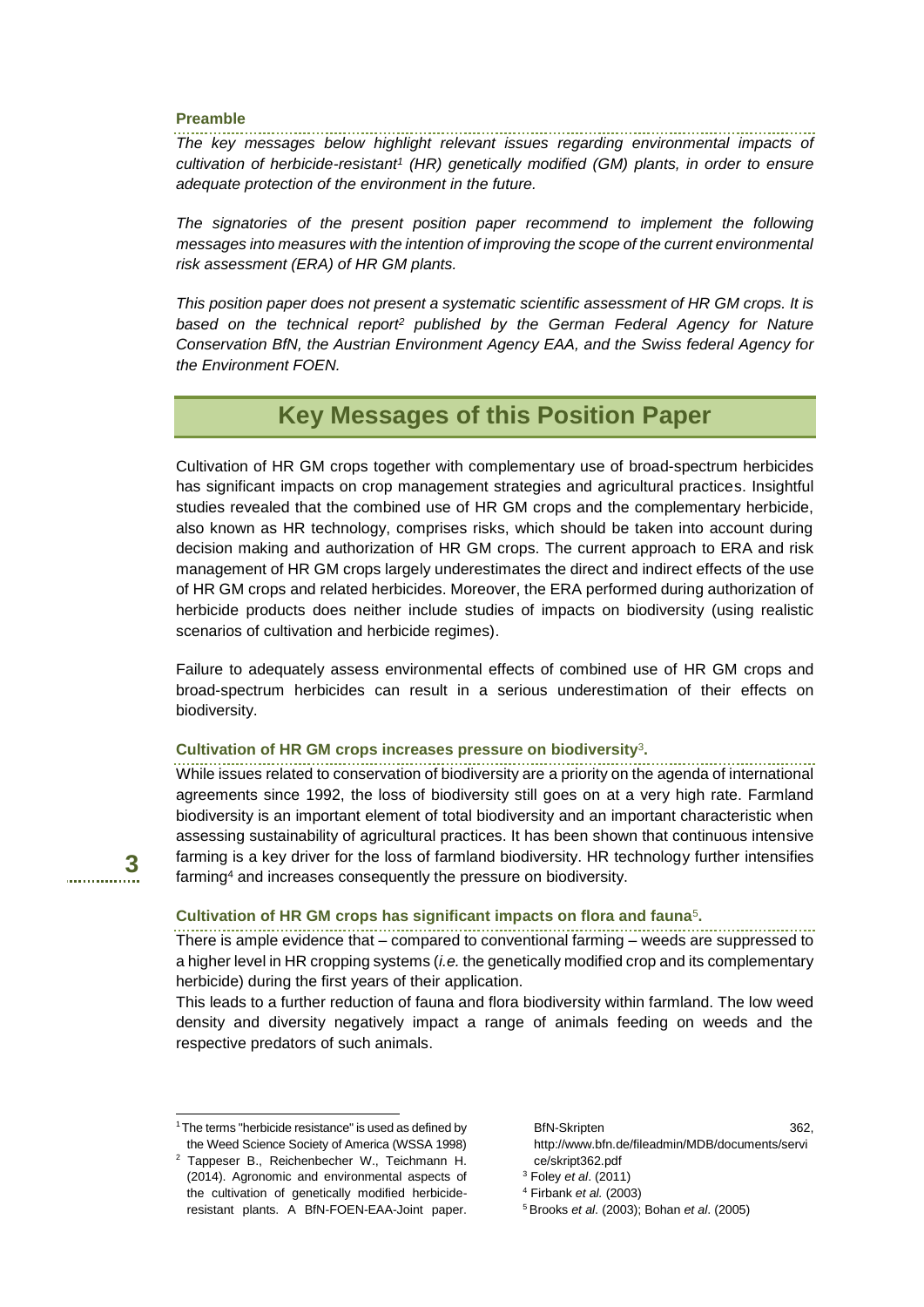#### The adoption of HR GM crops leads to the use of more herbicides<sup>6</sup>.

HR GM crops facilitate the wider use of broad-spectrum herbicides such as glyphosate and glufosinate for weed control. HR technology allows the post-emergence application of broadspectrum herbicides on important staple crops. Based on data from the United States Department of Agriculture (USDA), eight years after the introduction of HR GM crops, more herbicides were applied to HR GM crops than to conventional crops<sup>6</sup>.

### **HR GM crops lead to a steady increase in herbicide-resistant weed species and further results in significant changes of arable weed populations**<sup>7</sup> **.**

To prevent the development of resistant weeds, scientists have recommended an integrated weed management approach. However, farmers often simply resort to higher herbicide doses or to the use of herbicide mixtures, thereby selecting for increasingly resistant weeds. In return, companies develop GM crops with stacked herbicide-resistance genes, conferring resistance to additional herbicides products. However, weeds resistant to these have already evolved and infested millions of hectares. Further, HR GM crops facilitate the operation of reducedtillage/no-tillage agricultural management systems. Long-term experience with reduced tillage indicates that weed populations shift to perennial and grass species, while the abundance of broad leaf plants decreases constantly. Additionally, due to the repeated and increased application of broad-spectrum herbicides for weed control, the more robust species establish and spread, whereas the more sensitive disappear, thus reducing in-field biodiversity even further.

#### **HR traits can spread spatially and temporarily**<sup>8</sup> **.**

Crops with characteristics such as shattering and seed persistence, *e.g.* oilseed rape, are very likely to emerge as volunteers. Seed spill can also occur outside the fields along transport routes leading to HR feral plants and resistant volunteers on fields without previous HR GM crop cultivation. Gene flow to wild relatives should be particularly taken into account in the ERA, especially for regions where interfertile and weedy hybrids occur.

**The signatories are concerned that the overall effects on the environment due to the use of HR GM crops and the associated herbicides are not fully taken into account. This position paper highlights the responsibility of authorities to critically evaluate the ERA submitted by the applicants in the request for a marketing authorization for HR GM crops cultivation and to address any shortcomings of the submitted ERA. The scientific findings referred to in this position paper should be taken into consideration in addressing the negative impacts on biodiversity in depth. Implementation of the key messages of this positon paper assists in informed and robust decision making, with special emphasis on maintaining farmland biodiversity.**

**4**

l

<sup>6</sup> Benbrook (2009); Benbrook (2012)

<sup>7</sup> Egan *et al.* (2011); Reddy & Northworthy (2010)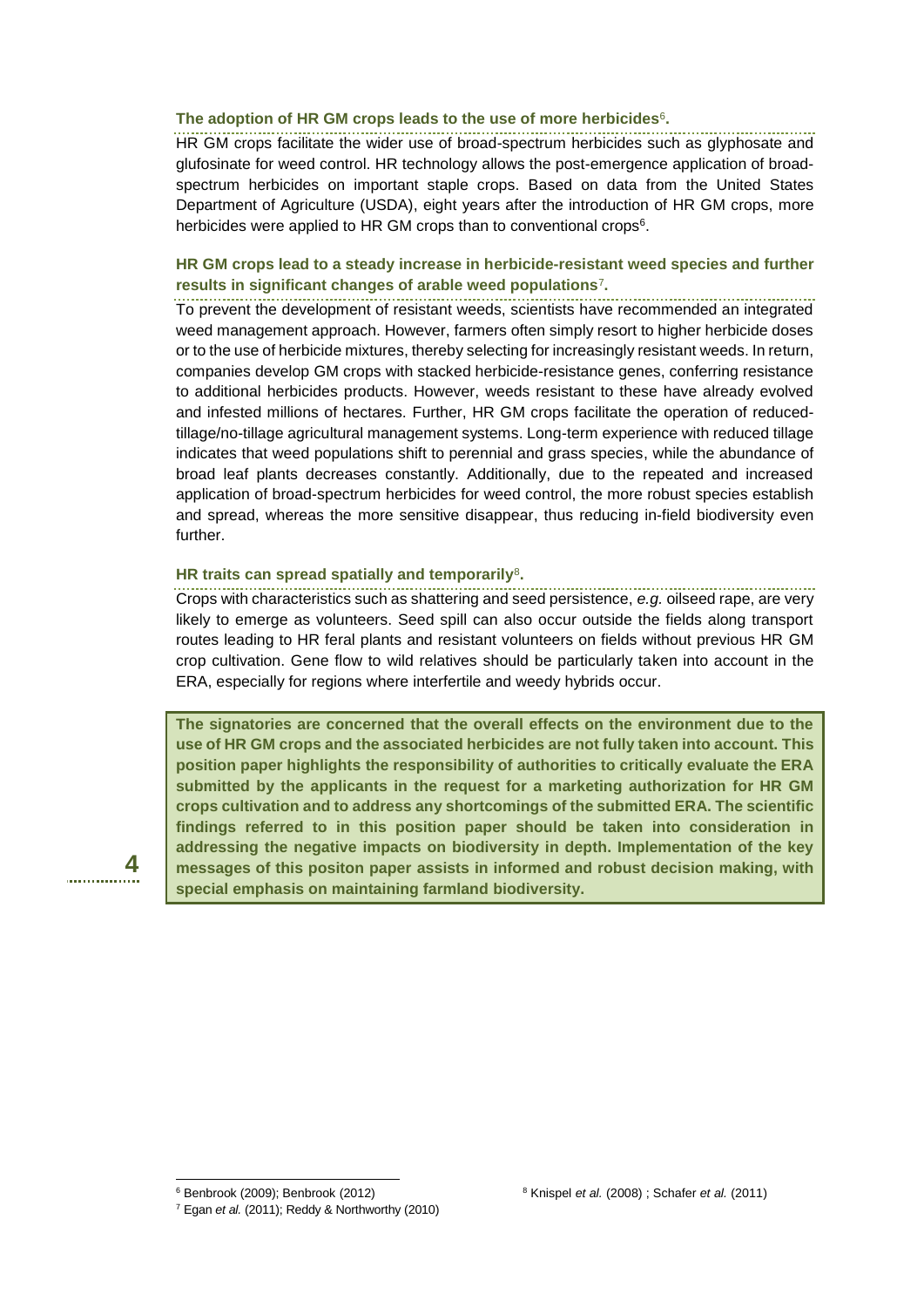### **Introduction**

Conservation of biodiversity is high on the agenda of international and national environmental policies. The need to protect and stop the loss of biodiversity was acknowledged in the Convention on Biological Diversity (CBD), internationally agreed in 1992, and underscored by relevant further decisions. Furthermore, it is common knowledge that intensive high input farming is one of the main drivers behind the ongoing loss of biodiversity in agricultural landscapes<sup>9</sup>. Indicators for such losses of farmland biodiversity are the level of diversity and abundance of weed flora. Two types of GM crops, resistant to broad-spectrum herbicides have been cultivated commercially since mid-1990s. Since then, a wealth of information has been collected on the way of using and impacts of these HR<sup>10</sup> crops on the environment. This position paper emphasizes the lessons learned from the current experience.

**There are great concerns that HR GM crops together with the use of complementary herbicides lead to further intensification of farming and therefore to an increasing pressure on biodiversity**<sup>11</sup> **.**

The need to study potential environmental consequences of changes in herbicide use due to HR GM plants has been underlined by the Council (of Environment Ministers) of the European Union (EU)<sup>12</sup>.

In 2014, a trilateral literature study that focused on this topic, titled "*Agronomic and environmental aspects of the cultivation of genetically modified herbicide-resistant*  *plants*", was published by the National Environment Agencies in Austria and Switzerland and the Federal Agency for Nature Conservation in Germany. This study<sup>13</sup> highlights relevant findings of cultivation of HR GM crops.

The study was intensively discussed at the annual meetings of the EPA-ENCA interest group on environmental risk assessment and monitoring of GMOs (IG on GMOs). The study together with discussions forms the basis of this position paper. The IG on GMOs was founded in 2008 to strengthen the exchange between environmental experts in this field. It is set up by the Environmental Protection Agencies (EPA) and the European Nature Conservation Agencies (ENCA) (for details see chapter "Regulatory Background"). Some of the group members are directly responsible for the evaluation of the ERA and the post market environmental monitoring (PMEM) plans submitted by the applicants.

The IG on GMOs is concerned because in the ERA too little emphasis is given to ecotoxicological effects on non-target species caused by combined use of HR GM crops and the respective herbicides. With this position paper, the IG on GMOs endeavours to identify critical issues for the ERA of HR GM plants within the GMO legal framework.

The IG on GMOs considers it important to share and spread this position paper among authorities who are responsible for the evaluation of ERA and PMEM plans and/or risk management strategies.

**5** . . . . . . . . . . . . .

l

<sup>9</sup> Firbank. *et al.* (2008); Robinson & Sutherland (2002)

<sup>&</sup>lt;sup>10</sup> Also referred to herbicide tolerant in other context (Weed Science Society of America, WSSA 1998) <sup>11</sup> Firbank *et al.* (2003)

<sup>&</sup>lt;sup>12</sup> Council of the European Union (2008)

<sup>&</sup>lt;sup>13</sup> Tappeser B., Reichenbecher W., Teichmann H. (2014). Agronomic and environmental aspects of the

cultivation of genetically modified herbicide-resistant plants. A BfN-FOEN-EAA-Joint paper. BfN-Skripten 362,

[http://www.bfn.de/fileadmin/MDB/documents/servic](http://www.bfn.de/fileadmin/MDB/documents/service/skript362.pdf) [e/skript362.pdf](http://www.bfn.de/fileadmin/MDB/documents/service/skript362.pdf)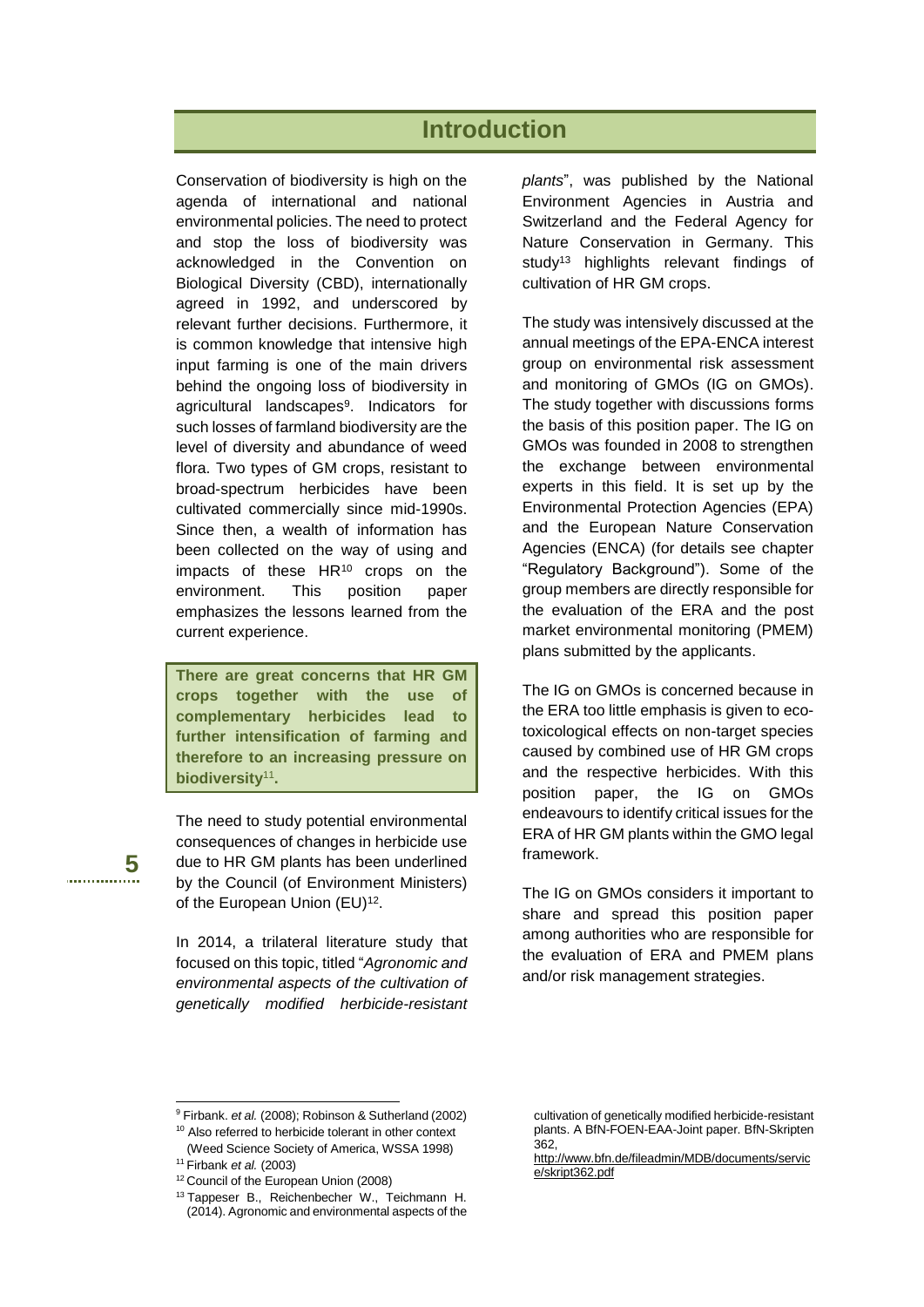# **Regulatory Background**

In the European Union, the deliberate release of GMOs is regulated by Directive 2001/18/EC, now amended by the Directive (EU) 2015/412<sup>14</sup> and Regulation (EC) No 1829/2003. Within the authorization process, the applicant has to conduct a detailed ERA. Objectives, principles and methodology of the ERA are further outlined in Commission Decision 2002/623/EC<sup>15</sup>. The scope of the ERA is broad – evaluation of direct or indirect, immediate or delayed risks to human health and the environment, as well as the principle of cumulative long-term effects. The ERA has to be conducted in a scientifically sound and transparent manner, and on a case-by-case basis, depending on the GMP species, the concerned trait(s), their intended use(s) and the characteristics of the receiving environment(s), following a stepwise approach. The steps in the ERA usually include hazard, exposure and risk characterization (risk scenarios), and, when applicable, the hazards following changes in agricultural management.

**One of the main areas which should be addressed in the ERA of the cultivation of HR GM crops is the environmental impact of changes in cultivation practices, including the herbicide use.**

With the aim of reducing risks to public health and to the environment, the EU established a community framework (Directive 2009/128/EC) for the sustainable use of pesticides which are authorized under the plant protection regulation (Regulation (EC) No

**6**

. . . . . . . . . . . . . .

l

1107/2009). According to this Directive, the EU Member States should develop comprehensive and operational national action plans to reduce risks of pesticide use. Moreover, they may provisionally limit or ban the use or/and placing on the market of a product on their territories in the case of specific and documented risks to human or animal health as well as to the environment.

According to this framework, the ERA of pesticides includes an assessment of impacts on non-target organisms and studies of residual activities in soil and water. But it does not currently include studies of impacts on biodiversity or changes in agricultural management practices. Regarding HR GM crops, the two most common plant protection products used in their cultivation are glyphosate and glufosinate. Glufosinate, due to its reproductive toxicity, is expected to be phased out in the EU in 2017<sup>16</sup>, while glyphosate, authorized in 2002, is now under evaluation, and the decision about renewal of authorization is being postponed until at least the end of 2015.

<sup>&</sup>lt;sup>14</sup> Directive (EU) 2015/412 amending Directive 2001/18/EC as regards the possibility for the Member States to restrict or prohibit the cultivation of genetically modified organisms (GMOs)

<sup>&</sup>lt;sup>15</sup> Commission Decision of 24 July 2002 establishing

guidance notes supplementing Annex II to Directive 2001/18/EC

<sup>&</sup>lt;sup>16</sup> See Annex I of Commission Implementing Regulation (EU) No 540/2011 as regards the list of approved active substances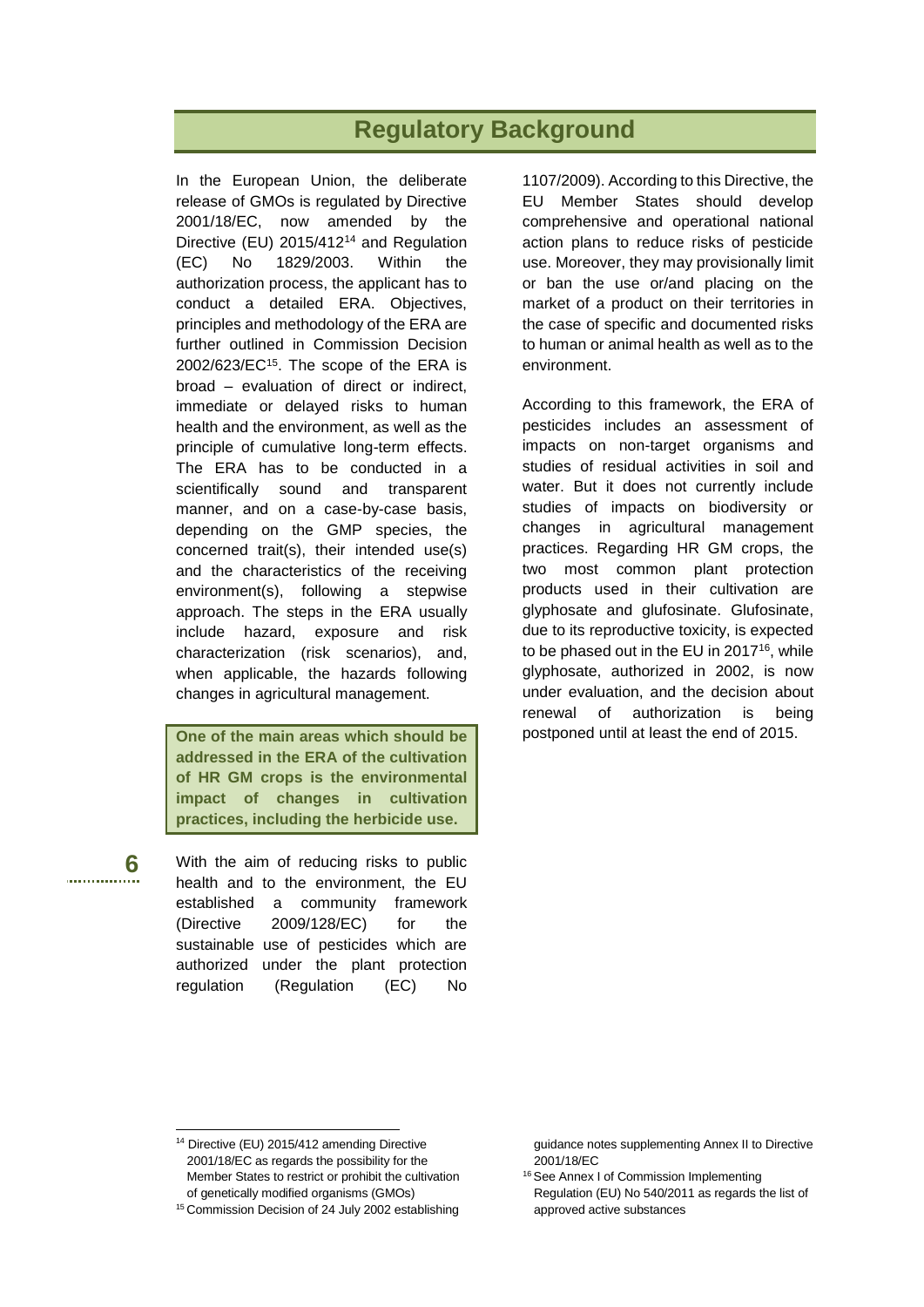# **Scale of HR GM Crop Cultivation**<sup>17</sup>

Resistance to glyphosate and glufosinate allows previously sensitive crops to survive repetitive applications of the herbicide. Until now, many GM glyphosate- and glufosinate-resistant crop species have been globally tested in field experiments. Increasingly (28 % of total acreage), companies develop and sell GM crops with stacked HR traits, which combine glyphosate-resistance with resistance to glufosinate and/or resistance to other herbicides such as 2,4-D, dicamba or ALS<sup>18</sup> inhibitors.

The widely and commercially grown varieties belong to a restricted number of crop species: maize, cotton, canola and soybean. In 2014, GM crops have been

grown in 28 countries on more than 181 million hectares (average annual growth rate of 3-4 %).

HR GM crops are by far the most widely planted GM crops and mostly cultivated within North and South America. Out of the 181 million hectares of GM acreage worldwide, about 59 % (100.4 mil. ha) were planted with HR varieties and 15.4 % (26.3 mil. ha) were planted with Bt (*Bacillus thuringiensis*) varieties. A still increasing amount, 25.6 % (43.6 mil. ha) of crops with stacked traits (mainly HR/insect resistance stacks) has been planted. Hence in 2012, 84.6 % of the GM crops carried herbicideresistance traits.

# **Direct Impacts of Glyphosate and Glufosinate**19, 20

The cultivation of HR GM crops has the potential to affect farmland wildlife through the associated use of broad-spectrum herbicides and related management practices. These broad-spectrum herbicides have long been perceived as less hazardous than other herbicides. However, present data indicate that glyphosate- and glufosinate-based herbicides, apart from being toxic to plants, can be also toxic to other life forms. Glyphosate-based herbicides play a significant role in human cell toxicity, acting as endocrine disruptors.

Glyphosate has recently been classified by

**7**

. . . . . . . . . . . . .

l

the International Agency for Research on Cancer (IARC) as a Group 2A carcinogen: glyphosate and insecticides malathion and diazinon were classified as probably carcinogenic to humans<sup>21</sup>. The evidence in humans comes from exposure studies, mostly agricultural, in the USA, Canada, and Sweden, published since 2001. It remains to be seen how the IARC classification of glyphosate will be considered in its reassessment for the renewal of authorization in 2015.

**When cultivating HR GM crops, the use of the complementary herbicide further increases the pressure on flora and fauna**22, 23 **.**

Glyphosate-based herbicides have shown to be highly toxic to amphibians and a range of aquatic organisms while glufosinate shows a high reproductive toxicity to mammals. Studies<sup>24</sup> show that the combined effect of the surfactants (used in glyphosate formulations) and the active ingredient significantly increase the

<sup>22</sup> Buckelew *et al.* (2000); Cakmak *et al.* (2009); Heard *et al.* (2003a), (2003b); Johal & Huber (2009); Kremer & Means (2009)

<sup>&</sup>lt;sup>17</sup> Brief 49: Global Status of Commercialized Biotech/GM Crops (2014)

[http://www.isaaa.org/resources/publications/briefs/4](http://www.isaaa.org/resources/publications/briefs/49/) [9/](http://www.isaaa.org/resources/publications/briefs/49/)

 $18$  ALS = acetolactate-synthase

<sup>19</sup> Wauchope *et al.* (2002)

<sup>20</sup> Seralini *et al.* (2014); Wagner *et al.* (2013)

<sup>21</sup> World Health Organization WHO: IARC

Monographs Volume 112

<sup>&</sup>lt;sup>23</sup> http://www.biologicaldiversity.org/news/press\_rele [ases/2015/pesticides-06-23-2015.html](http://www.biologicaldiversity.org/news/press_releases/2015/pesticides-06-23-2015.html)

<sup>24</sup>See for references in Cox & Surgan (2006)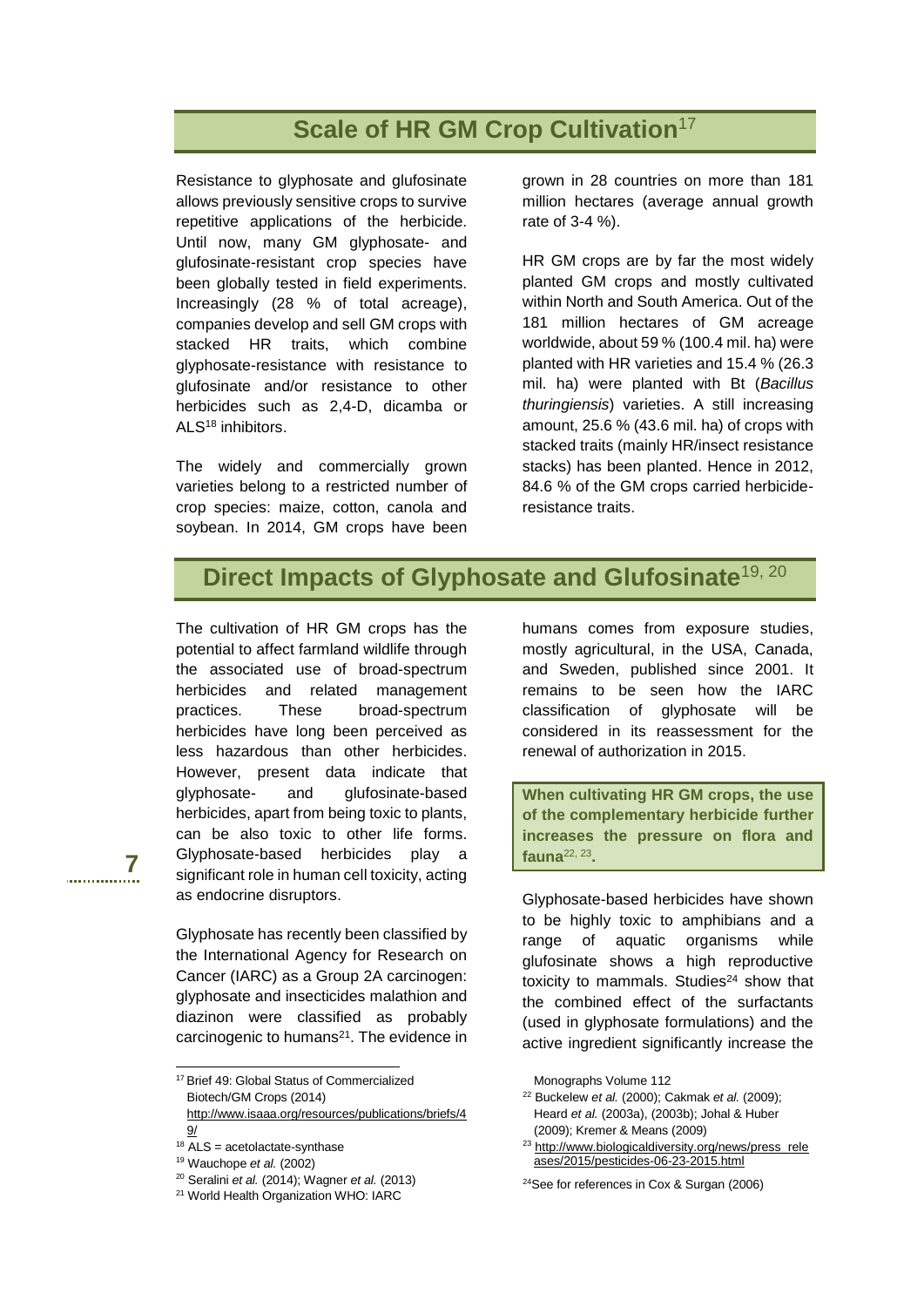toxicity of glyphosate-based products, in particular for aquatic organisms.

Glufosinate- and glyphosate-based herbicides are reported to lead to shifts in the composition and activity of the soil microflora suggesting that the HR GM cropping systems can affect soil life and health. Also, glyphosate-based herbicides are reported to adversely affect micronutrient uptake of plants and the severity of plant diseases<sup>25</sup>. Glyphosate not only inhibits EPSPS, the key enzyme of the shikimate pathway in plants for the synthesis of aromatic amino acids, and the derived secondary plant compounds. It is also a strong systemic metal chelator and impedes the availability and uptake of micronutrients thereby affecting plant disease resistance and plant growth.

Because of the collected evidence for toxic effects of glyphosate-based herbicides on several life forms within the last years, the signatories of the position paper welcome the US EPA's intention to evaluate the

impact of glyphosate on 1500 endangered plants and animals in the USA within the next five years. The last assessment was done in 1993, when less than 5 % of today's amount of glyphosate was applied in the USA.

**Current data on long-term (eco-) toxicological profiles and long-term impact assessments of currently used broad-spectrum herbicides show that their impact is more harmful on biodiversity than earlier assumed<sup>26</sup> .**

Glyphosate and glufosinate use is not unique to herbicide-resistant HR GM cropping systems. But compared to other cropping systems the given herbicides may be used at other application rates, dosages and/or crop life stages. However, not only direct impacts of the applied herbicides, but the overall effects of the herbicide management systems have to be taken into consideration when assessing the impact of HR technology on biodiversity.

### **Impacts of HR GM Crops on Agriculture and Practices**

Like any significant change in crop choice, switching to HR GM crops can have various impacts on agricultural practices and agronomy<sup>27</sup>. Examples include weed control, soil tillage, planting, crop rotation, yield, and net income. An important matter regarding the cultivation of HR GM crops is facilitated weed control. Namely, the extension of the time window for spraying that allows post-emergence application of herbicides instead of the routine preemergence application in conventional crops. In addition to the application of glyphosate as a drying or ripening agent, cultivation of HR GM crops allows further changes in its use (agricultural practices).

**8**

. . . . . . . . . . . . . .

l

**The long-term cultivation of HR GM crops leads to increased use of**  herbicides<sup>28</sup>.

There is an agreement in the literature that with the introduction of HR GM crops in the US, lower amounts of herbicides (as active ingredient per hectare) were applied during the first years (from 1996 onwards), compared to conventional crops. It is crucial to note that based on the USDA statistics, the trend turned in 2000. Already by 2004, a substantial increase in the number and volume of herbicides used in HR GM crops was reported in comparison to conventional crops. In the following years, the difference increased progressively and led to an estimated amount of 239 million kg of additional herbicides for the period of 1996-2011. It is

<sup>25</sup> Eker *et al.* (2006); Tesfamariam *et al.* (2009); Cakmak *et al*. (2009)

<sup>26</sup> Heard *et al*. (2003a); Heard *et al.* (2003b); Séralini

*et al.* (2014)

<sup>27</sup> Prince *et al.* (2012)

<sup>28</sup> Powles (2008); Benbrook (2012)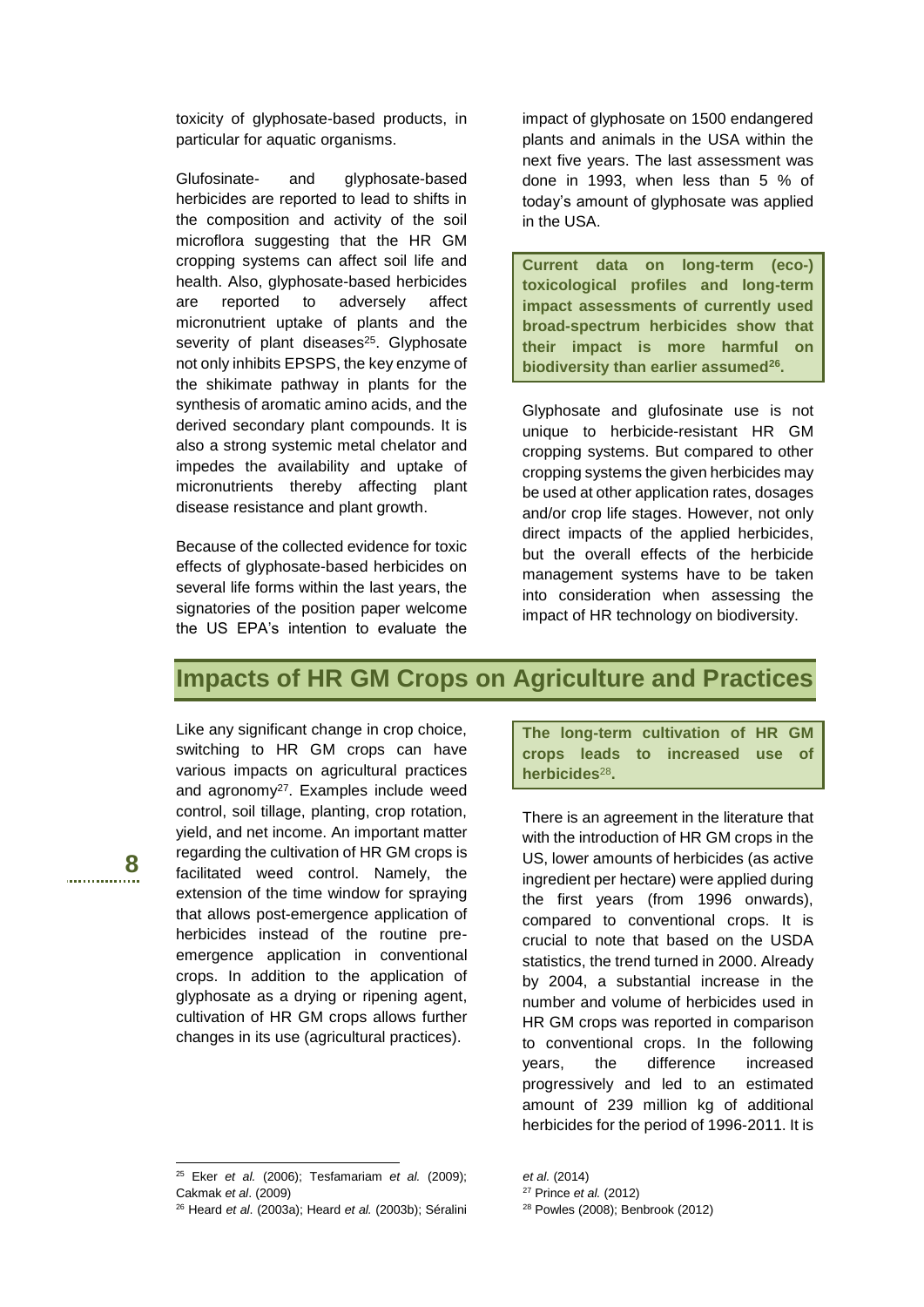noteworthy that HR soybean accounts for two thirds of the total increase. In Argentina glyphosate use increased significantly in line with the tendency to cultivate greater surfaces with glyphosate-resistant soybean.

Moreover, mechanical weed control decreased with the introduction of HR varieties. The reason for this is that HR GM crops are well adapted to tillage systems without or with reduced mechanical weed control.

**Parallel to the adoption of HR GM crops a trend to monoculture and an increase of HR volunteers is observed**29, <sup>30</sup> **.**

In addition, in regions where HR GM crops are widely adopted, less crop rotation and crop diversification takes place, following a clear trend towards monoculture of HR GM crops. Unfortunately, this trend enhances disease and pest pressure although, in theory, high weed control levels in HR GM cropping systems would allow to include crops with higher weed infestation and to broaden crop rotation.

However, crop rotations in HR systems

may have changed due to volunteer problems. Mostly, HR volunteers are plants from previous year's plantings. They survive pre-seeding herbicides preparing the field for the next planting and cause undesirable effects especially in less competitive crops. In consequence, this requires the application of additional herbicides. In particular, crops with characteristics such as shattering and seed persistence, *e.g.* oilseed rape, are likely to emerge as volunteers. Seed spill can also occur outside the fields and along transport routes potentially leading to HR feral plants. Oilseed rape volunteers with resistance to glyphosate and glufosinate have already been detected in fields where HR GM crops have not been planted previously. Oilseed rape plants with multiple herbicide-resistance genes, not commercially sold, have also been found, providing evidence of novel transgene combinations in the wild. The transfer of HR genes to wild relatives should be taken into account and avoided in centres of crop origin and regions where interfertile weedy hybrids and wild relatives occur as well as in high value ecosystems and protected areas.

## **Changes in Weed Susceptibility**

The increased dependence on herbicides for weed control in HR GM crop cultivation leads to a shift in weed species composition. Less sensitive species and populations survive sprayings and subsequently grow and spread, whereas species that are more sensitive disappear.

Although glyphosate was not considered to be a high-risk herbicide with regard to resistance development, at least 31 glyphosate-resistant weed species, comprising more than 242 populations, have been found. Today, they infest millions of hectares of HR GM crops and conventional crops. Some of the resistant weed biotypes are cross-resistant to other

l

herbicides. Glyphosate-resistant weeds can withstand up to 19-fold dose compared to sensitive weeds and exhibit a great diversity of genetic resistance mechanisms. So far, only two weed species resistant to glufosinate have been described.

**HR GM crops lead to a steady increase in herbicide-resistant weed species which can cause significant changes in arable weed populations**<sup>31</sup> **.**

Weed scientists have recommended for years that farmers should implement an integrated weed management approach.

**9**

. . . . . . . . . . . . . .

<sup>29</sup> Belde *et al.* (2000)

<sup>30</sup> .Schoenenberger & D'Andrea (2012); Knispel & McLachlan (2009); Knispel *et al.* (2008); Mallory-

Smith & Zapiola (2008); Schafer *et al.* (2011) <sup>31</sup> Heap (2015)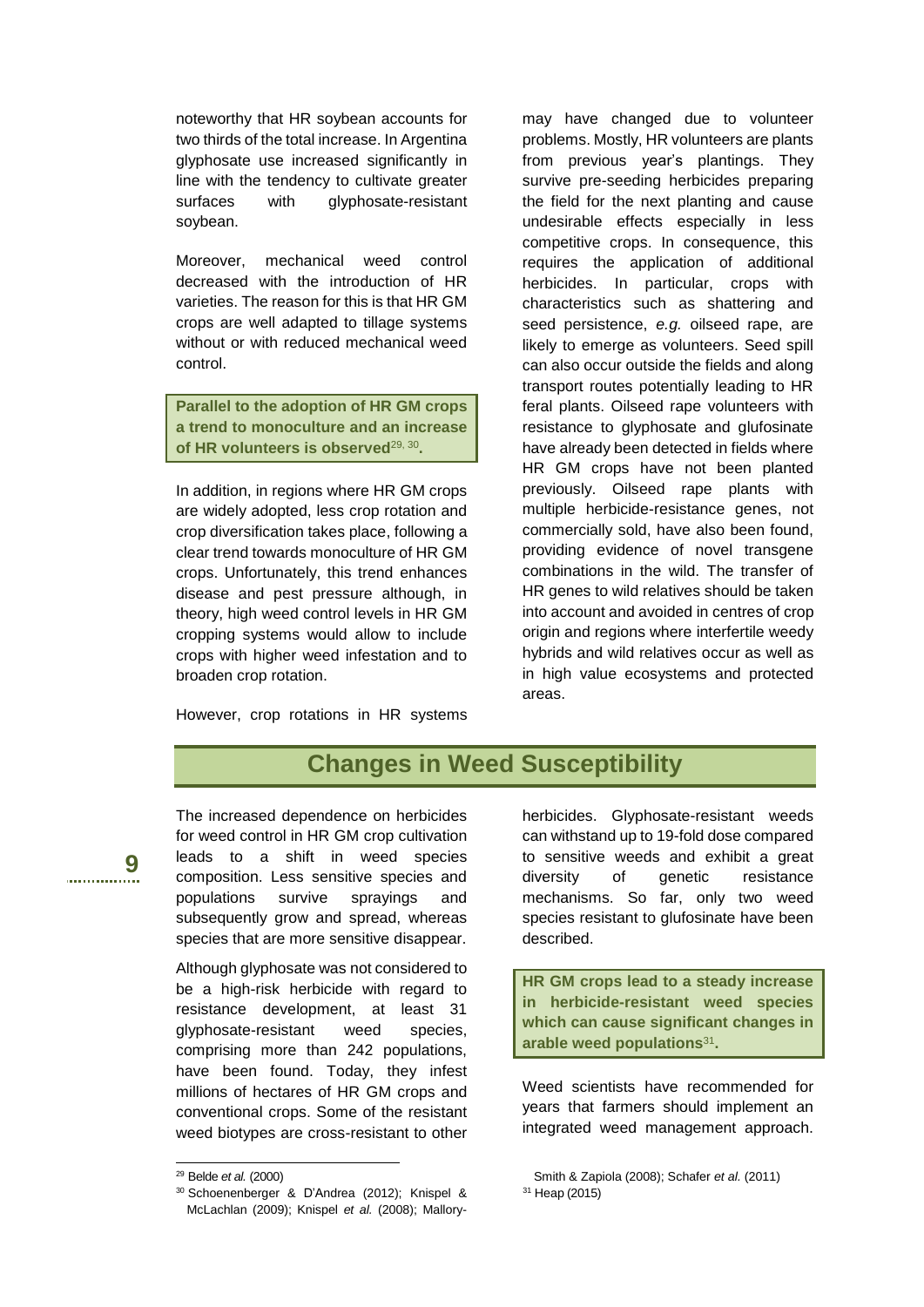This approach would comprise a combination of a number of weed management methods ranging from crop rotation, herbicide rotation and mechanical weeding to cover crops, intercropping and mulching. Continuous glyphosate-resistant cropping has become common in North and South America. Unfortunately, farmers often simply resort to higher herbicide doses and additional herbicides. Obviously, these high doses or mixture of herbicides have a high impact on the environment. Furthermore, companies increasingly develop and sell GM crops with stacked HR traits, which combine

glyphosate-resistance with resistance to glufosinate and/or resistance to other herbicides. However, a number of weeds are already hard to control because they are resistant to synthetic auxins and even more to ALS-inhibitors. In addition, merely rotating herbicides may exacerbate resistance problems by selecting for more general resistance mechanisms in weeds. Finally, combination effects occur when various substances act together in a different way than what they individually do. Additive and synergistic effects are one of the areas upon which further research would be needed.

# **Effects of Agricultural Intensification and HR GM Crops on Biodiversity**

Farmland biodiversity is a highly important factor when assessing sustainability of agricultural practices. The previously highlighted impacts of agricultural practice of HR GM crops have effects on biodiversity.

**Biodiversity is negatively affected by the cultivation of HR GM crops**<sup>32</sup> **.**

Glyphosate and glufosinate are broadspectrum herbicides and therefore affect more weed species than other currently used herbicides. Weed suppression is clearly intensified in most crops and regions where HR GM crops are planted, because less effective herbicides and sometimes mechanical weeding have been replaced by these two herbicides. The effects of the HR GM cropping systems on species abundance and diversity were investigated in different studies, namely the Farm Scale Evaluations (FSEs). Differences were found in weed flora and fauna between different weed management regimes. Likewise, studies showed that the diversity, density and biomass of the seed bank in farmland are clearly lower in HR systems compared to conventional management

### systems.

**High pressure of herbicides on nontarget organisms in agricultural areas intensifies farmland biodiversity loss**<sup>33</sup> **.**

Field margins often harbour rare plant species. Therefore, drift of non-selective herbicides to field margins is a concern to nature conservation and biodiversity of many agricultural areas. The impact of non-selective herbicides on the flora and on the associated fauna is of particular significance. It has been shown that the cover of field margins, the flowering of the plants and the seeding are reduced up to half in HR spring oilseed rape relative to conventional oilseed rape.

Spray drift can also damage hedgerows and trees growing close to arable fields. The indirect effects of such plant suppression and habitat destruction have a major role in invertebrate (and vertebrate) biodiversity. In consequence, animals feeding on weeds and on predators of these animals are endangered. Therefore, the equilibrium of the predator-prey systems becomes even more crucial as well as the impact on beneficial organisms.

**10**

l

<sup>32</sup> Bohan *et al.* (2005); Buckelew *et al.* (2000); Heard *et al.* (2003a); Roy *et al.* (2003)

<sup>33</sup> .Brower *et al.* (2012); Schmitz *et al.* (2013);

Srandberg *et al.* (2012); Jasinski *et al.* (2004); Roy *et al.* (2003)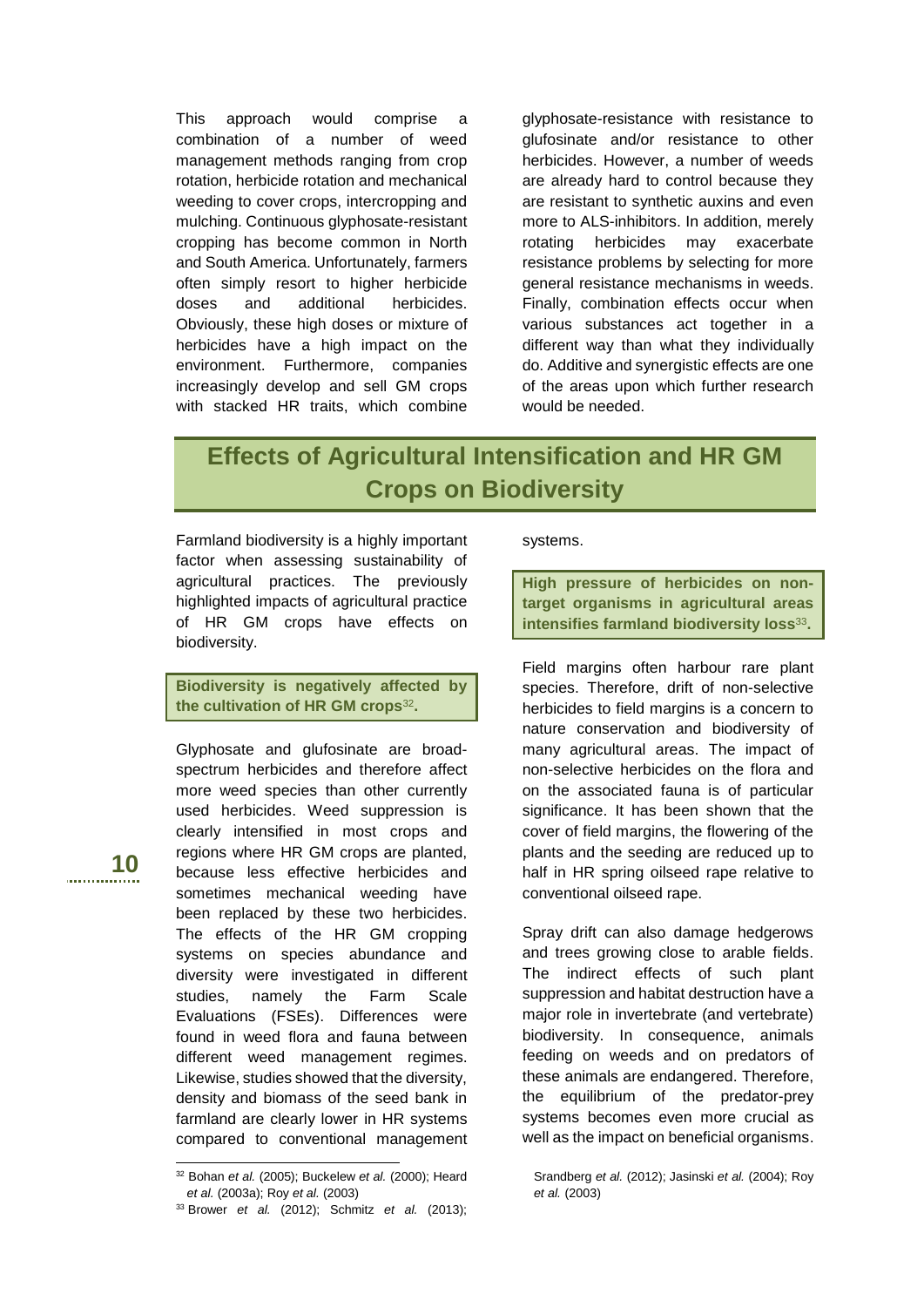Studies in the US found less canopy arthropods and significantly less spiders and green lacewings in HR soybean than in conventional soybean.

A prominent example of indirect effects of HR cultivation is the reduction in the abundance of the monarch butterfly and its host plant. Recent data from the US and Mexico indicate that the size and geographical distribution of the overwintering population of the migratory monarch butterfly<sup>34</sup> has significantly declined within the last decade. This has been linked to three factors, among them the loss of milkweed<sup>35</sup>, the feeding host

plant of monarch larvae due to the expansion of HR GM crops in the US.

**The importance of correct timing of herbicide application was shown to have an impact on biodiversity.**

Weed diversity and density were extremely low when glyphosate was applied earlier than recommended. This shows that not only the intensification in agricultural practice and agronomy but also the way herbicides are applied endanger farmland biodiversity.

# **Conclusion**

There is ample scientific evidence that HR GM cropping systems – compared to conventional farming – lead to an increase in herbicide use and to changes in weed management practices. Weed control in HR GM cropping systems is very effective, but has negative consequences on weed diversity and density which further negatively impacts a range of animals feeding on weeds and their respective predators. Due to commercial cultivation HR traits can spread spatially and temporarily, and in certain important crops like oilseed rape result in gene flow to wild relatives.

HR GM crop farming contributes to agricultural intensification, which further reduces farmland biodiversity. This increases the overall pressure on biodiversity. Following the adoption of HR GM cropping systems, less alternative weed control measures are used, enhancing diseases and pest pressure.

Recent scientific evidence shows that the use of broad-spectrum herbicides has direct negative effects (eco-toxicological effects) on several life forms. To reduce the negative effects of HR GM cropping systems on biodiversity, it is essential to take into account the documented evidence regarding direct and indirect

negative effects and integrate them in the ERA.

**The available scientific evidence regarding negative impacts of HR GM crop cultivation on biodiversity should be acknowledged and addressed within the ERA for HR GM plants under the GMO regulation framework.**

This position paper highlights scientific evidence regarding the adverse effects of the combined use of HR GM crops and the complementary herbicides. The messages of this position paper should help competent authorities to critically evaluate the ERA, risk management and PMEM of HR GM crops under the current regulation.

The signatories plead for improving the ERA on a case-by-case principle as allowed within the GMO legal framework while – under the pesticide regulation – the assessment of effects on biodiversity may be restricted to an assessment of direct effects of the herbicide. Thus indirect effects due to changes in herbicide use patterns may be neglected.

l <sup>34</sup> *Danaus plexippus*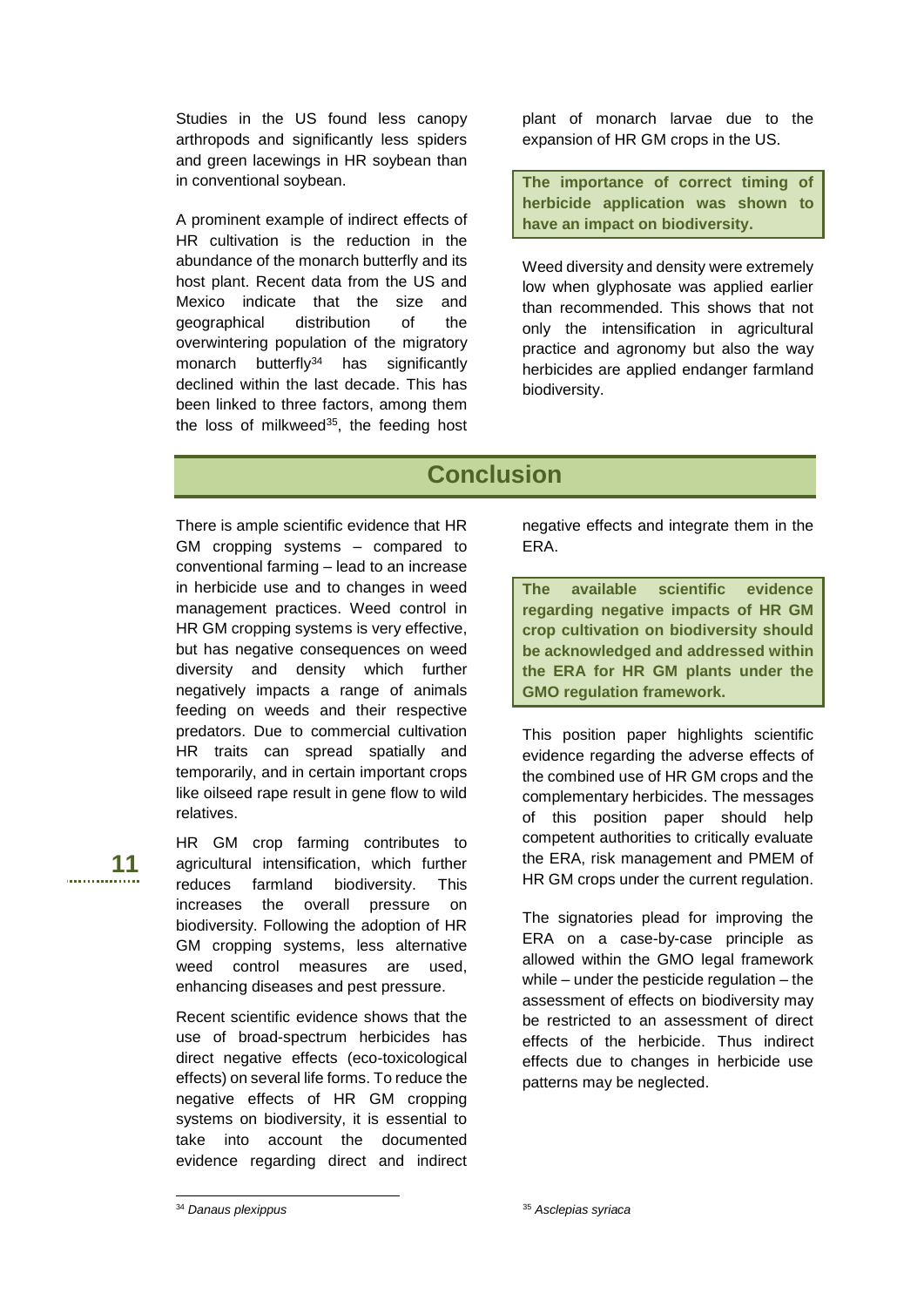**The key messages of this position paper underline that further efforts are necessary to fully implement the requirement of the EU legal framework on GMOs as well as the internationally agreed policy goals to stop the loss of biodiversity on farmland.**

As the scientific knowledge for the assessment of environmental impacts of HR GM crops is still limited, the signatories urge to conduct further targeted research on long-term, additive and synergistic effects of using complementary herbicides

together with cultivation of HR GM crops and related weed management practice.

Agricultural intensification and pesticide use are among the main drivers of biodiversity loss. According to the above mentioned information and the present experience in countries adopting HR GM crops, where herbicide use was increased instead of reduced, it is clear that HR GM cropping systems need to be re-evaluated with respect to their sustainability, in order to prevent further adverse impacts on biodiversity in general.

## **Activities of the EPA ENCA Interest Group on GMOs**

Most members of the IG GMO within the EPA- and ENCA networks are involved in the evaluation process of GMOs in the EU and other European countries. Hence, the group consists of agencies responsible for the authorization of GMO releases as well as public institutions that provide scientific support to national administrations in this process. In addition, several IG GMO members are involved in the development of concepts for the risk assessment and the environmental monitoring of GMOs and participate in ongoing research projects at the national and EU level. Because of their responsibilities in environmental protection and nature conservation, the author institutions of this position paper are also involved in various other topics on risk assessment and environmental monitoring. A number of these topics are addressed through joint activities in the working groups of the EPA and ENCA

networks.

Such joint activities include the exchange of knowledge and experience between member institutions, the harmonization of existing or newly developed approaches in risk assessment and environmental monitoring, or collaborations to identify key problems and opportunities associated with risk assessment and environmental monitoring.

The author institutions support the current efforts to establish an appropriate framework for the evaluation of environmental risk assessment and monitoring of GMOs in Europe by contributing their competence and their vast experience with environmental monitoring activities in different regulatory fields.

# **Abbreviations**

- HR: herbicide-resistant
- GM: genetically modified
- GMP: genetically modified plant(s)
- ERA: environmental risk assessment
- ENCA: European Nature Conservation Agencies
- EPA: European Protection Agencies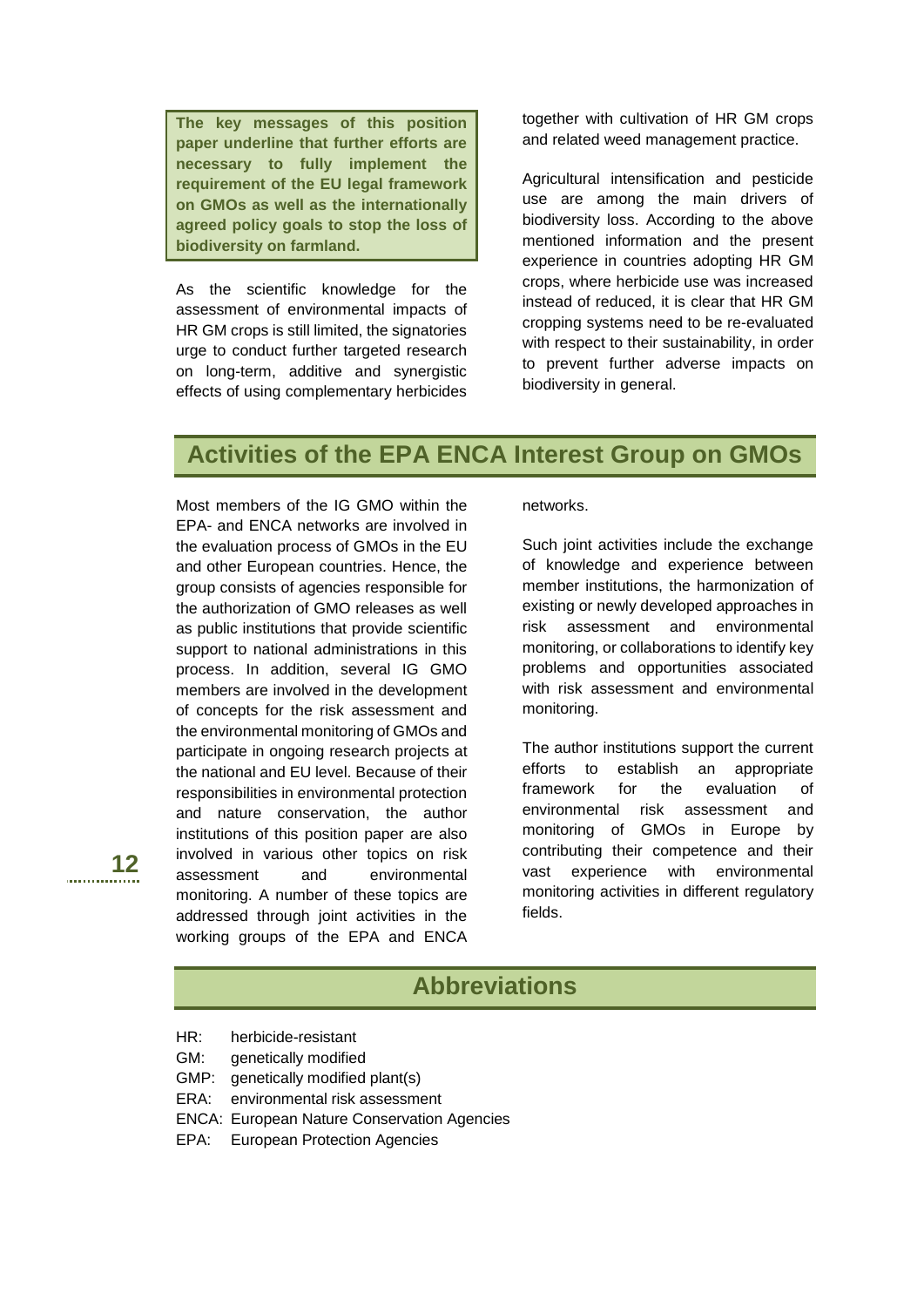### **Selection of References**

Only a selection of references is included in the present position paper. Further references can be found in the technical paper: Tappeser B., Reichenbecher W., Teichmann H. (2014); *Agronomic and environmental aspects of the cultivation of genetically modified herbicide-resistant* 

*plants*. A BfN-FOEN-EAA-Joint paper. BfN-Skripten 362. The BfN-Skripten are not available in book trade but can be downloaded as pdf documents from the internet at: [http://www.bfn.de/0502\\_skripten.html.](http://www.bfn.de/0502_skripten.html)

Belde M., Mattheis A., Sprenger B. & Albrecht H. (2000). Langfristige Entwicklung ertragsrelevanter

Ackerwildpflanzen nach Umstellung von konventionellen auf integrierten und ökologischen Landbau. Z. PflKrankh. PflSchutz., Sonderheft XVII: 291-301

Benbrook C.M. (2009). Impacts of genetically engineered crops on pesticide use: The First Thirteen Years. <http://www.organic-center.org/reportfiles/GE13YearsReport.pdf>

Benbrook C.M. (2012). Impacts of genetically engineered crops on pesticide use in the U.S. – the first sixteen years. Env. Sciences Europe 24. doi: 10.1186/2190-4715-24-24.

<http://www.enveurope.com/content/24/1/24/abstract>

Bohan D.A., Boffey C.W.H., Brooks D.R., Clark S.J., Dewar A.M., Firbank L.G., Haughton A.J., Hawes C., Heard M.S., May M.J. *et al.* (2005). Effects on weed and invertebrate abundance and diversity of herbicide management in genetically modified herbicide- tolerant winter-sown oilseed rape. Proc. R. Soc. B 272: 463- 474

- Brooks D.R., Bohan D.A., Champion, G.T., Haughton, A.J., Hawes, C., Heard, M.S., Clark, S.J., Dewar, A.M., Firbank, L.G., Perry, J.N. *et al.* (2003). Invertebrate responses to the management of genetically modified herbicide-tolerant and conventional spring crops. I. Soil-surface-active invertebrates. Phil. Trans. R. Soc. Lond. B 358: 1847-1862
- Brower L.P., Taylor O.R., Williams E.H., Slayback D.A., Zubieta R.R. & Ramirez M.I. (2012). Decline of monarch butterflies overwintering in Mexico: is the migratory phenomenon at risk? Insect Conservation and Diversity 5: 95-100
- Buckelew L.D., Pedigo L.P., Mero H.M., Owen M.D.K. & Tykla G.L. (2000). Effects of Weed Management Systems on Canopy Insects in Herbicide-Resistant Soybeans. J. Econ. Entomol. 93 (5): 1437-1443
- Cakmak I., Yazici A., Tutus Y. & Ozturk L. (2009). Glyphosate reduced seed and leaf concentrations of calcium, manganese, magnesium, and iron in non-glyphosate resistant soybean. Europ. J. Agronomy 31: 114-119.
- Center for biological diversity (2015) Settlement: EPA to Analyze Impacts of World's Two Most Widely Used Pesticides on 1,500 Endangered Species. Immediate Release, June 23, 2015. [http://www.biologicaldiversity.org/news/press\\_releases/2015/pesticides-06-23-2015.html](http://www.biologicaldiversity.org/news/press_releases/2015/pesticides-06-23-2015.html)
- Commission Decision of 24 July 2002 establishing guidance notes supplementing Annex II to Directive 2001/18/EC of the European Parliament and of the Council on the deliberate release into the environment of genetically modified organisms and repealing Council Directive 90/220/EEC

Commission Implementing Regulation (EU) No 365/2013 of 22 April 2013 amending Implementing Regulation (EU) No 540/2011 as regards the conditions of approval of the active substance glufosinate. [http://eur](http://eur-lex.europa.eu/LexUriServ/LexUriServ.do?uri=OJ:L:2013:111:0027:0029:EN:PDF)[lex.europa.eu/LexUriServ/LexUriServ.do?uri=OJ:L:2013:111:0027:0029:EN:PDF](http://eur-lex.europa.eu/LexUriServ/LexUriServ.do?uri=OJ:L:2013:111:0027:0029:EN:PDF)

- Council of the European Union (2008). Environment Council Conclusions on genetically modified organisms (GMOs). 2912th Environment Council Meeting, Brussels, 4 December 2008.
	- [http://www.consilium.europa.eu/ueDocs/cms\\_Data/docs/pressdata/en/envir/104509.pdf](http://www.consilium.europa.eu/ueDocs/cms_Data/docs/pressdata/en/envir/104509.pdf)
- Cox C. & Surgan M. (2006). Unidentified inert ingredients in pesticides: Implications for hu-mans and environmental health. Environ. Health Perspect. 114: 1803-1806
- Directive (EU) 2015/412 amending Directive 2001/18/EC as regards the possibility for the Member States to restrict or prohibit the cultivation of genetically modified organisms (GMOs)[. http://eur-lex.europa.eu/legal](http://eur-lex.europa.eu/legal-content/EN/TXT/PDF/?uri=CELEX:32015L0412&from=EN)[content/EN/TXT/PDF/?uri=CELEX:32015L0412&from=EN](http://eur-lex.europa.eu/legal-content/EN/TXT/PDF/?uri=CELEX:32015L0412&from=EN)
- Egan J.F., Maxwell B.D., Mortensen D.A., Ryan M.R. & Smith R.G. (2011). 2,4-Dichlorophenoxyacetic acid (2,4-D) resistant crops and the potential for evolution of 2,4-D-resistant weeds. PNAS 108: E37. <http://www.pnas.org/cgi/doi/10.1073/pnas.1017414108>
- Eker S., Oztuk L., Yazici A., Erenoglu B., Romheld V. & Cakmak I. (2006). Foliar-Applied Glyphosate Substantially Reduced Uptake and Transport of Iron and Manganese in Sunflower (*Helianthus annuus* L.) Plants. J. Agric. Food Chem. 54 (26): 10019-10025

Firbank L.G., Perry J.N., Squire G.R., Bohan D.A., Brooks D.R., Champion G.T., Clark S.J., Daniels R.E., Dewar A.M., Haughton A.J. *et al*. (2003). The implications of spring-sown genetically modified herbicide-tolerant crops for farmland biodiversity: A commentary on the Farm Scale Evaluations of Spring Sown Crops. [http://webarchive.nationalarchives.gov.uk/20130123162956/http:/www.defra.gov.uk/environment/gm/fse/res](http://webarchive.nationalarchives.gov.uk/20130123162956/http:/www.defra.gov.uk/environment/gm/fse/results/fse-commentary.pdf) [ults/fse-commentary.pdf](http://webarchive.nationalarchives.gov.uk/20130123162956/http:/www.defra.gov.uk/environment/gm/fse/results/fse-commentary.pdf)

Firbank L.G., Petit S., Smart S., Blain A. & Fuller R.J. (2008). Assessing the impacts of agricultural intensification on